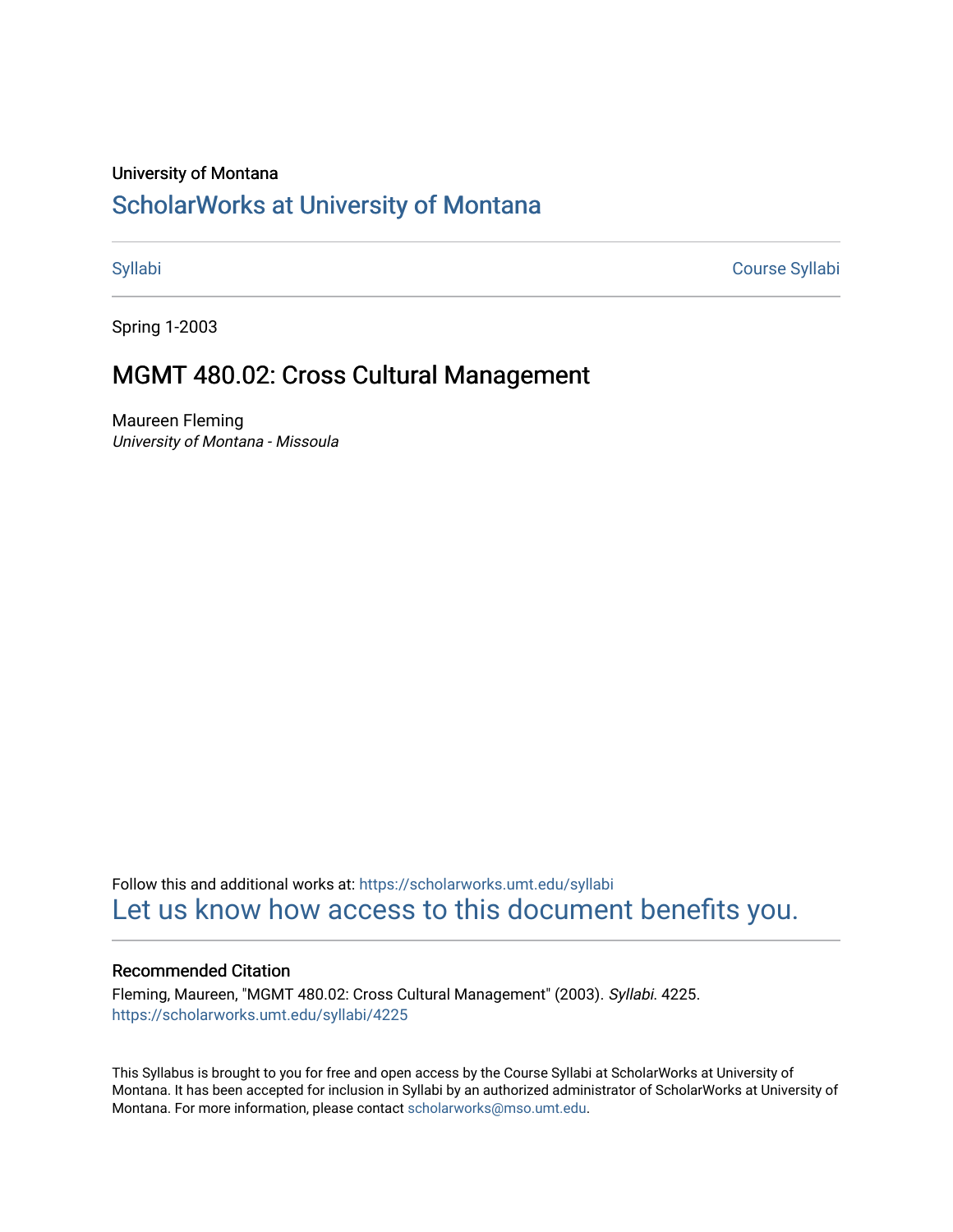# **Management 480**

## **Cross Cultural Management Section 1 & 2, Spring 2003 Dr. Maureen Fleming**

| <b>Office:</b> | <b>GBB</b> 328                                                |
|----------------|---------------------------------------------------------------|
| <b>Phone:</b>  | 243-6681                                                      |
|                | <b>Office Hours:</b> Tues/Thurs 10-11:45 am or by appointment |
| <b>Email:</b>  | maureen.fleming@business.umt.edu                              |

| <b>DATE</b>  | <b>TOPIC</b>                         | <b>ASSIGNMENT</b>                                                                     |
|--------------|--------------------------------------|---------------------------------------------------------------------------------------|
| 1/27         | <b>Introduction to Course</b>        |                                                                                       |
| 1/29         | Chapter 1                            | Prepare Case (update case) and Discussion<br>Questions                                |
| 2/3          | Chapter 2<br>Barbara Theroux         | Prepare Case (update case) and Discussion<br>Questions                                |
| 2/5          | Chapter 1 & 2<br>Comprehensive Cases | Prepare Cases (update cases) 2 & 3                                                    |
| 2/10         | Chapter 3                            | Chapter 3: Discussion Questions and case                                              |
| 2/12         | Chapter 3                            | Application Exercise 1 & 2<br><b>Book Choice Due</b>                                  |
| 2/17         | President's Day                      | <b>NO CLASS</b>                                                                       |
| 2/19         | Chapter 4                            | <b>Application Exercise 3</b><br>experiential exercise<br><b>Discussion Questions</b> |
| 2/24         | Chapter 4                            | Prepare Case<br><b>Outside Reading</b>                                                |
| 2/26         | Chapter 5                            | Prepare Case & Discussion Questions                                                   |
| 3/3          | Chapter 6                            | Prepare Case                                                                          |
| 3/5          | Chapter 7                            | Prepare Case                                                                          |
| 3/10         | Book reports                         |                                                                                       |
| 3/12         | Book reports                         |                                                                                       |
| 3/17         | Book reports                         |                                                                                       |
| 3/19         | Book reports                         | Written book reports due                                                              |
| 3/24<br>3/28 | Spring Break                         | <b>NO CLASS</b>                                                                       |
| 3/30         | Chapter 8                            | Discussion Questions & Case                                                           |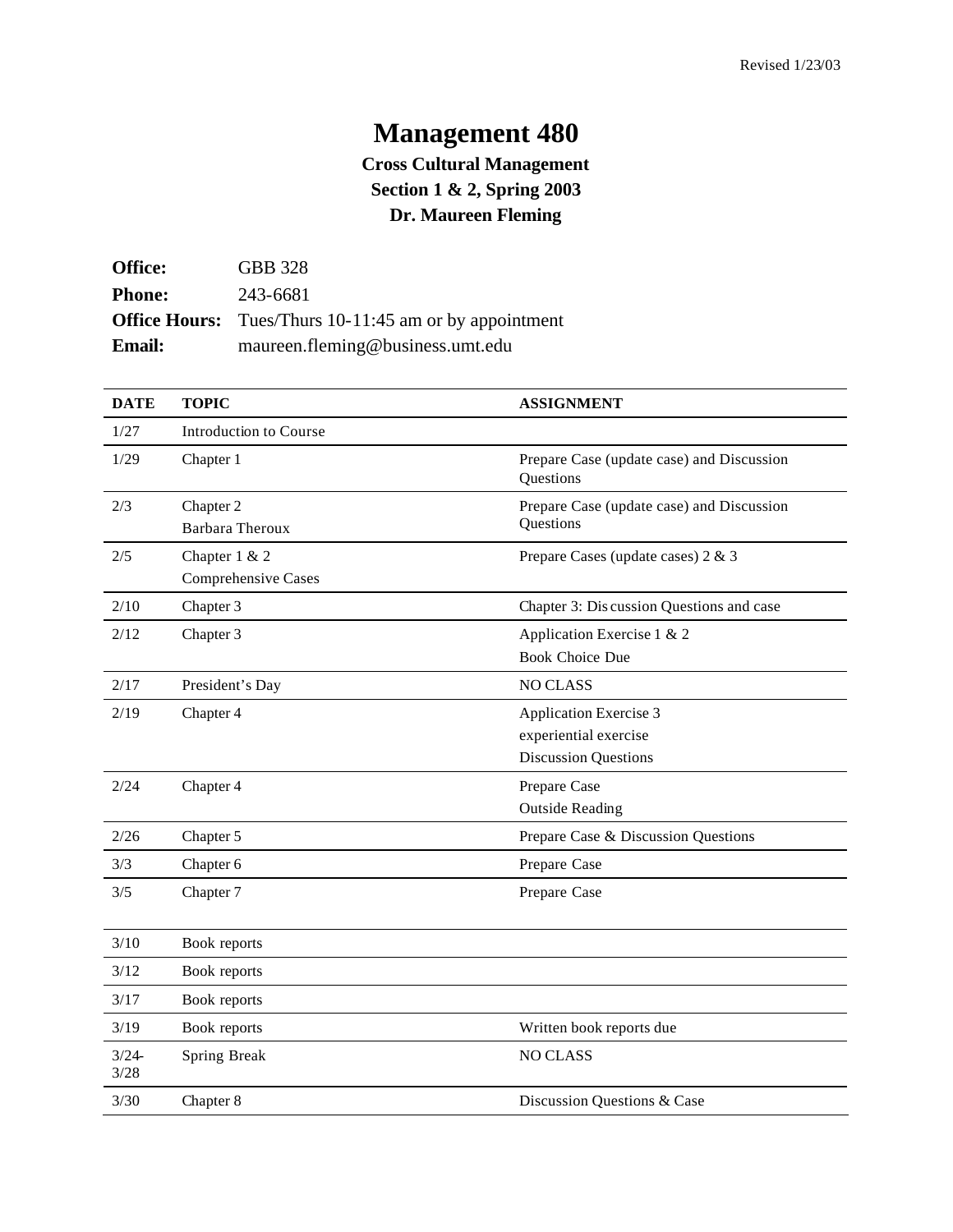| 4/2  | Take Home Exam I due                 | Chapters 1-7                   |
|------|--------------------------------------|--------------------------------|
| 4/7  | Chapter 8                            | <b>Application Exercise 2</b>  |
|      |                                      | Case 7 (p. 339)                |
|      |                                      | Case 8 (p. 340)                |
| 4/9  | Chapter 9                            | Case Study                     |
|      |                                      | In Class experiential exercise |
| 4/14 |                                      | Case 12 (p. 481)               |
|      |                                      | Case 13 (p. 496)               |
| 4/16 | Chapter 10                           | <b>Application Exercise</b>    |
|      |                                      | Case Study                     |
| 4/21 | Chapter 11                           | <b>Application Exercise 1</b>  |
|      |                                      | Case Study                     |
| 4/23 | President J. Kakizawa                |                                |
| 4/28 | Exam II Take home due & Presentation | Chapters 8-13                  |
| 5/1  | Presentation                         | <b>Book Reports</b>            |
| 5/6  | Presentation                         |                                |
| 5/8  | Presentation                         | Written Report due             |

**Text:** Deresky, Helen. International Management, forth edition, 2002.

Grade will be determined from your exams, written presentation and class attendance.

You are expected to attend class. If you miss a class, you must provide a written response for cases or exercises discussed in class as indicated on the syllabus. (5 points will be deducted for every missed class which does not have a written report delivered in proper form within one week of absence.) You must be prepared to answer discussion questions for each chapter. **If you miss class on 4/28, 4/30, 5/5 or 5/7 five points will be deducted from your final average.** 

- **2/12** Book Choice Due
- **3/19** Written Book Report Due
- **4/2** Exam I (Chapters 1-7) Due
- **4/28** Exam II (Chapters 8-13) Due
- **5/7** Written Paper Due

Outside readings should come from standard business periodicals. Fortune, Wall Street Journal, etc. Internet editions are acceptable. A copy of the reading must be provided to the instructor on the day of the assignment.